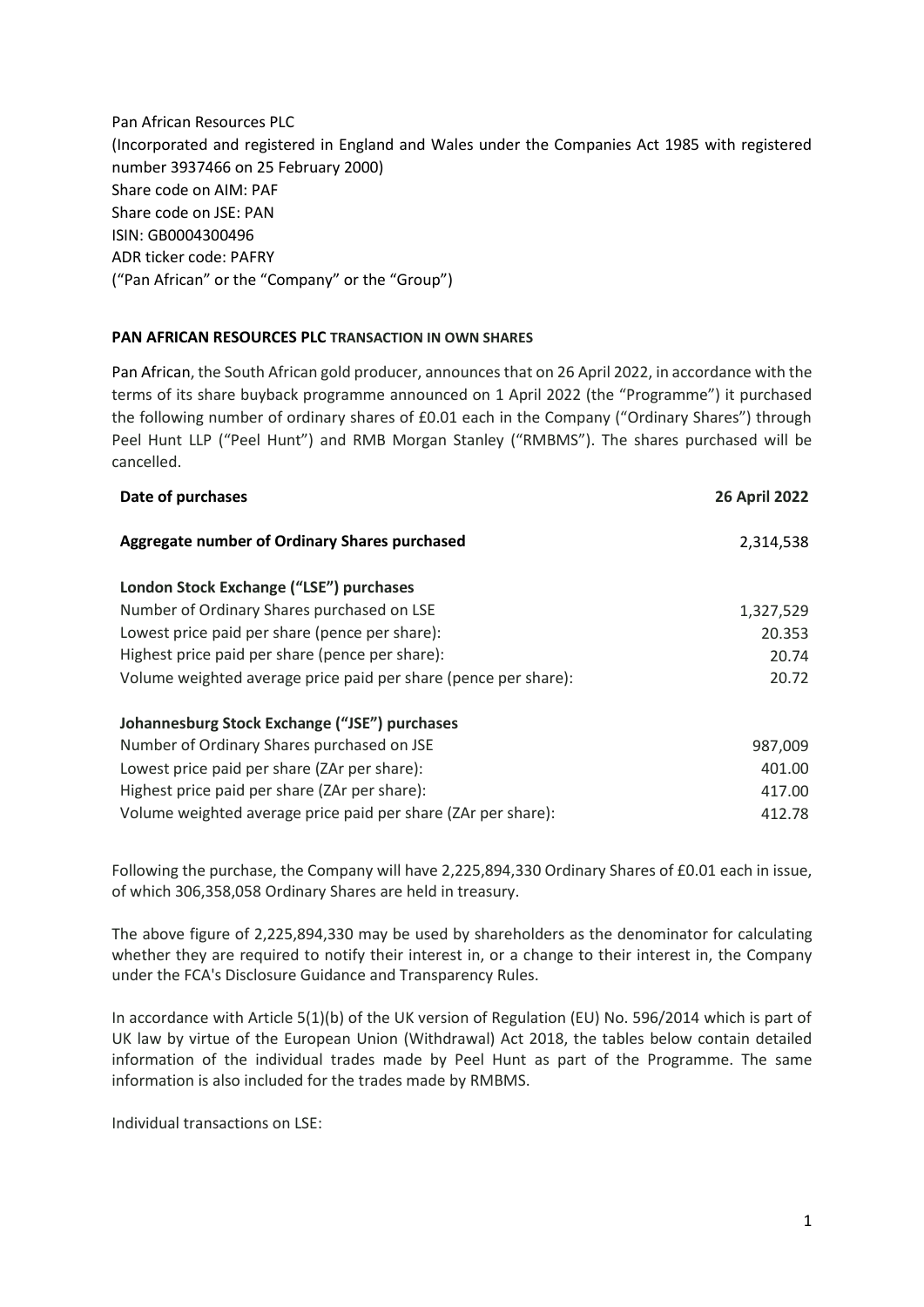| Number of shares | Transaction price | Time of transaction | Execution venue |
|------------------|-------------------|---------------------|-----------------|
| purchased        | (pence per share) |                     |                 |
| 65.000           | 20.353            | 08:51:03            | LSE             |
| 1.262.529        | 20.74             | 09:04:43            |                 |

Individual transactions on JSE:

| Number of shares | Transaction price (ZAr | Time of transaction | <b>Execution venue</b> |
|------------------|------------------------|---------------------|------------------------|
| purchased        | per share)             |                     |                        |
| 11,820           | 401.00                 | 09:00:41            | <b>JSE</b>             |
| 10,835           | 407.00                 | 09:04:39            | <b>JSE</b>             |
| 11,304           | 405.00                 | 09:19:34            | <b>JSE</b>             |
| 11,146           | 404.00                 | 09:21:06            | <b>JSE</b>             |
| 10,202           | 407.00                 | 09:30:35            | <b>JSE</b>             |
| 19,530           | 409.00                 | 09:32:37            | <b>JSE</b>             |
| 10,403           | 408.00                 | 09:32:37            | <b>JSE</b>             |
| 5,549            | 413.00                 | 09:50:16            | <b>JSE</b>             |
| 10,881           | 413.00                 | 09:51:43            | <b>JSE</b>             |
| 12,180           | 413.00                 | 09:51:43            | <b>JSE</b>             |
| 12,492           | 411.00                 | 10:04:03            | <b>JSE</b>             |
| 8,582            | 411.00                 | 10:17:57            | <b>JSE</b>             |
| 2,269            | 411.00                 | 10:17:57            | <b>JSE</b>             |
| 38               | 412.00                 | 10:23:59            | <b>JSE</b>             |
| 7,570            | 412.00                 | 10:23:59            | <b>JSE</b>             |
| 10,836           | 410.00                 | 10:27:45            | <b>JSE</b>             |
| 11,703           | 410.00                 | 10:27:45            | <b>JSE</b>             |
| 10,364           | 411.00                 | 10:40:56            | <b>JSE</b>             |
| 1,597            | 413.00                 | 10:46:57            | <b>JSE</b>             |
| 10,265           | 413.00                 | 10:46:57            | <b>JSE</b>             |
| 467              | 417.00                 | 10:57:18            | <b>JSE</b>             |
| 3,380            | 417.00                 | 10:57:18            | <b>JSE</b>             |
| 6,909            | 417.00                 | 10:57:18            | <b>JSE</b>             |
| 10,806           | 415.00                 | 10:59:36            | <b>JSE</b>             |
| 10,843           | 415.00                 | 10:59:36            | <b>JSE</b>             |
| 10,050           | 414.00                 | 10:59:36            | <b>JSE</b>             |
| 10,624           | 414.00                 | 10:59:36            | <b>JSE</b>             |
| 10,145           | 414.00                 | 11:24:51            | <b>JSE</b>             |
| 410              | 414.00                 | 11:31:04            | <b>JSE</b>             |
| 2,044            | 414.00                 | 11:31:15            | <b>JSE</b>             |
| 6,536            | 414.00                 | 11:36:57            | <b>JSE</b>             |
| 3,668            | 414.00                 | 11:36:57            | <b>JSE</b>             |
| 10,320           | 415.00                 | 11:38:30            | <b>JSE</b>             |
| 12,151           | 416.00                 | 11:44:43            | <b>JSE</b>             |
| 10,313           | 416.00                 | 11:52:09            | <b>JSE</b>             |
| 2,614            | 416.00                 | 11:53:24            | <b>JSE</b>             |
| 61,943           | 415.00                 | 11:59:11            | <b>JSE</b>             |
| 16,881           | 415.00                 | 12:00:12            | <b>JSE</b>             |
| 8,197            | 415.00                 | 12:17:26            | <b>JSE</b>             |
| 2,613            | 415.00                 | 12:17:26            | <b>JSE</b>             |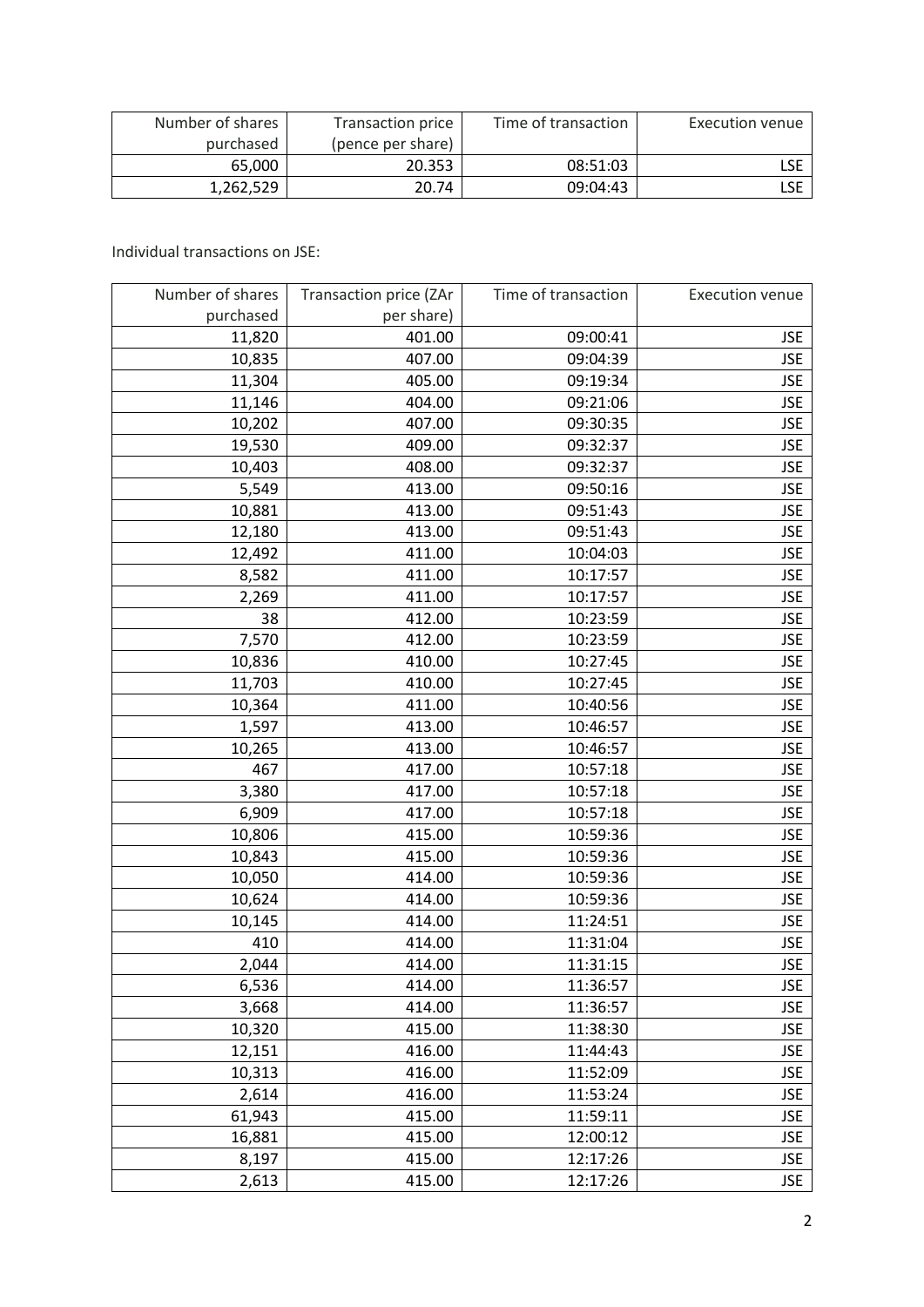| 3,004  | 415.00 | 12:23:35 | <b>JSE</b> |
|--------|--------|----------|------------|
| 8,956  | 415.00 | 12:23:35 | <b>JSE</b> |
| 987    | 415.00 | 12:30:56 | <b>JSE</b> |
| 8,581  | 415.00 | 12:30:56 | <b>JSE</b> |
| 2,624  | 415.00 | 12:30:56 | <b>JSE</b> |
| 2,501  | 415.00 | 12:38:48 | <b>JSE</b> |
| 9,669  | 415.00 | 12:38:48 | <b>JSE</b> |
| 6,363  | 415.00 | 12:46:31 | <b>JSE</b> |
| 5,172  | 415.00 | 12:46:31 | <b>JSE</b> |
| 30,812 | 414.00 | 12:55:34 | <b>JSE</b> |
| 10,050 | 414.00 | 12:55:34 | <b>JSE</b> |
| 11,595 | 412.00 | 13:18:35 | <b>JSE</b> |
| 11,354 | 412.00 | 13:18:35 | <b>JSE</b> |
| 10,059 | 411.00 | 13:18:57 | <b>JSE</b> |
| 11,128 | 410.00 | 13:39:24 | <b>JSE</b> |
| 6,553  | 410.00 | 13:46:04 | <b>JSE</b> |
| 3,893  | 410.00 | 13:46:04 | <b>JSE</b> |
| 5,687  | 410.00 | 13:52:27 | <b>JSE</b> |
| 5,985  | 410.00 | 13:52:27 | <b>JSE</b> |
| 5,238  | 410.00 | 13:59:25 | <b>JSE</b> |
| 5,353  | 410.00 | 13:59:25 | <b>JSE</b> |
| 28,871 | 408.00 | 14:03:14 | <b>JSE</b> |
| 3,020  | 410.00 | 14:21:39 | <b>JSE</b> |
| 8,893  | 410.00 | 14:21:39 | <b>JSE</b> |
| 703    | 410.00 | 14:28:02 | <b>JSE</b> |
| 10,059 | 410.00 | 14:28:02 | <b>JSE</b> |
| 1,407  | 409.00 | 14:28:45 | <b>JSE</b> |
| 11,010 | 410.00 | 14:34:18 | <b>JSE</b> |
| 2,600  | 409.00 | 14:37:01 | <b>JSE</b> |
| 524    | 410.00 | 14:41:59 | <b>JSE</b> |
| 10,528 | 410.00 | 14:41:59 | <b>JSE</b> |
| 1,050  | 409.00 | 14:44:06 | <b>JSE</b> |
| 1,037  | 411.00 | 14:48:40 | <b>JSE</b> |
| 11,230 | 411.00 | 14:48:40 | <b>JSE</b> |
| 31,089 | 410.00 | 14:49:58 | <b>JSE</b> |
| 3,518  | 412.00 | 15:13:28 | <b>JSE</b> |
| 6,130  | 412.00 | 15:13:28 | <b>JSE</b> |
| 14,642 | 414.00 | 15:17:57 | <b>JSE</b> |
| 8,156  | 414.00 | 15:17:57 | <b>JSE</b> |
| 5,151  | 414.00 | 15:20:57 | <b>JSE</b> |
| 4,927  | 414.00 | 15:20:57 | <b>JSE</b> |
| 3,024  | 414.00 | 15:25:05 | <b>JSE</b> |
| 3,273  | 414.00 | 15:25:05 | <b>JSE</b> |
| 127    | 414.00 | 15:27:42 | <b>JSE</b> |
| 13,494 | 415.00 | 15:37:21 | <b>JSE</b> |
| 23,190 | 415.00 | 15:37:21 | <b>JSE</b> |
| 20,673 | 415.00 | 15:37:21 | <b>JSE</b> |
| 1,267  | 415.00 | 15:48:53 | <b>JSE</b> |
| 181    | 414.00 | 15:59:47 | <b>JSE</b> |
| 33,690 | 414.00 | 16:00:29 | <b>JSE</b> |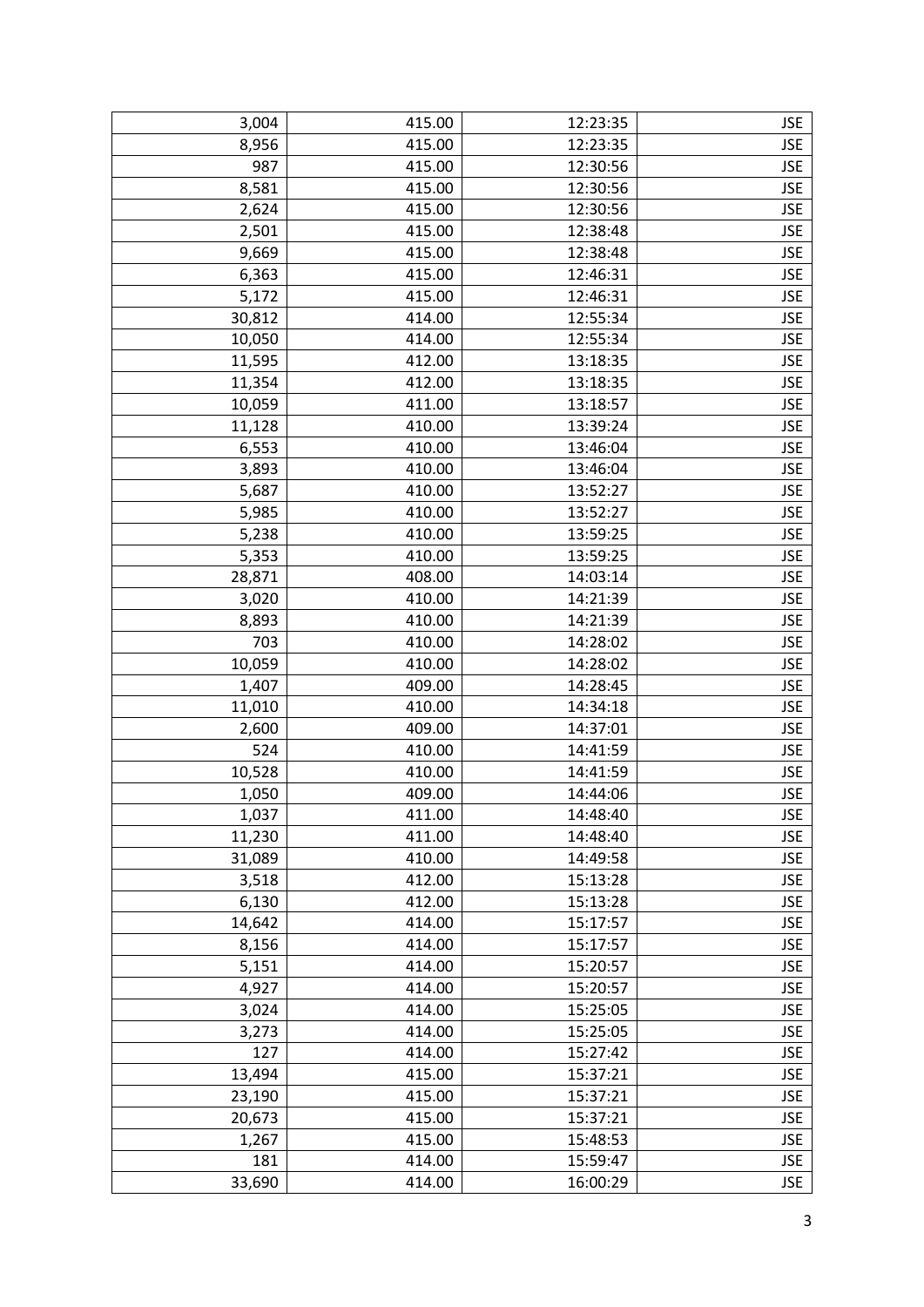| 34,024 | 414.00 | 16:00:29 | <b>JSE</b> |
|--------|--------|----------|------------|
| 10,650 | 413.00 | 16:12:36 | <b>JSE</b> |
| 11,529 | 414.00 | 16:19:44 | <b>JSE</b> |
| 20,000 | 414.00 | 16:21:37 | <b>JSE</b> |
| 10,295 | 415.00 | 16:39:59 | <b>JSE</b> |
| 3,961  | 417.00 | 16:47:28 | <b>JSE</b> |
| 10,601 | 417.00 | 16:47:48 | <b>JSE</b> |
| 623    | 417.00 | 16:47:48 | <b>JSE</b> |
| 1,589  | 417.00 | 16:47:48 | <b>JSE</b> |
| 49,444 | 417.00 | 16:47:48 | <b>JSE</b> |
| 1,198  | 417.00 | 16:47:48 | <b>JSE</b> |
| 13,587 | 415.00 | 16:48:46 | <b>JSE</b> |

The information contained in this update is the responsibility of the Pan African board of directors and has not been reviewed or reported on by the Group's external auditors.

Rosebank

26 April 2022

For further information on Pan African, please visit the Company's website at

[www.panafricanresources.com](http://www.panafricanresources.com/)

| Corporate information                      |                                      |  |
|--------------------------------------------|--------------------------------------|--|
| <b>Corporate office</b>                    | <b>Registered Office</b>             |  |
| The Firs Office Building                   | Suite 31                             |  |
| 2nd Floor, Office 204                      | Second Floor                         |  |
| <b>Corner Cradock and Biermann Avenues</b> | 107 Cheapside                        |  |
| Rosebank, Johannesburg                     | London                               |  |
| South Africa                               | EC2V 6DN                             |  |
| Office: +27 (0) 11 243 2900                | United Kingdom                       |  |
| info@paf.co.za                             | Office: +44 (0) 20 7796 8644         |  |
| <b>Chief executive officer</b>             | <b>Financial director</b>            |  |
| Cobus Loots                                | Deon Louw                            |  |
| Office: +27 (0) 11 243 2900                | Office: +27 (0) 11 243 2900          |  |
| <b>Head: Investor relations</b>            | Website: www.panafricanresources.com |  |
| <b>Hethen Hira</b>                         |                                      |  |
| Tel: + 27 (0)11 243 2900                   |                                      |  |